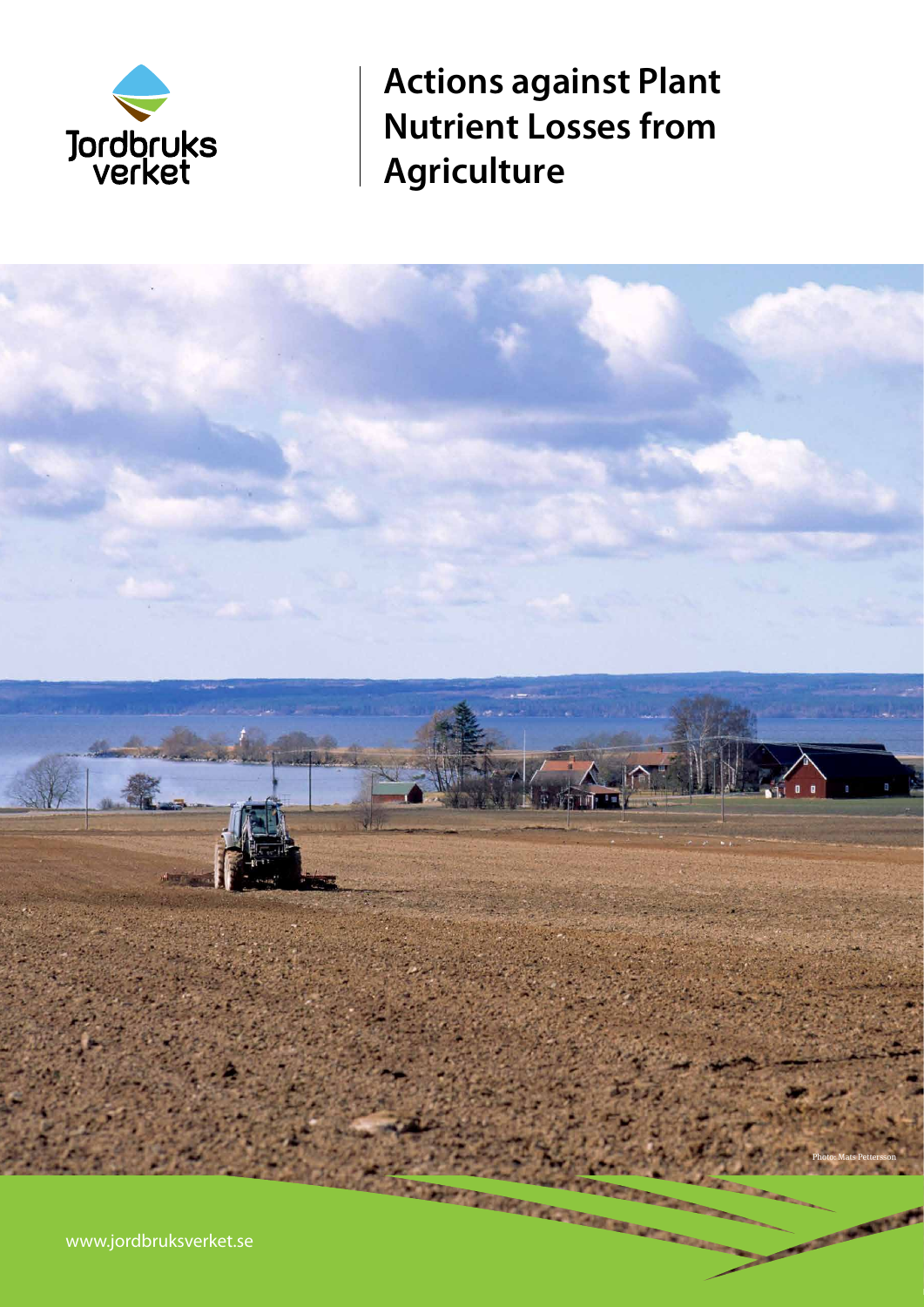# **Table of Contents**

| Sweden's actions against plant nutrient losses and eutrophication 3 |  |
|---------------------------------------------------------------------|--|
|                                                                     |  |
| International and Swedish agreements about reduced plant nutrient   |  |
|                                                                     |  |
|                                                                     |  |
|                                                                     |  |
|                                                                     |  |
|                                                                     |  |
| Can any improvement be seen in the state of the environment?  14    |  |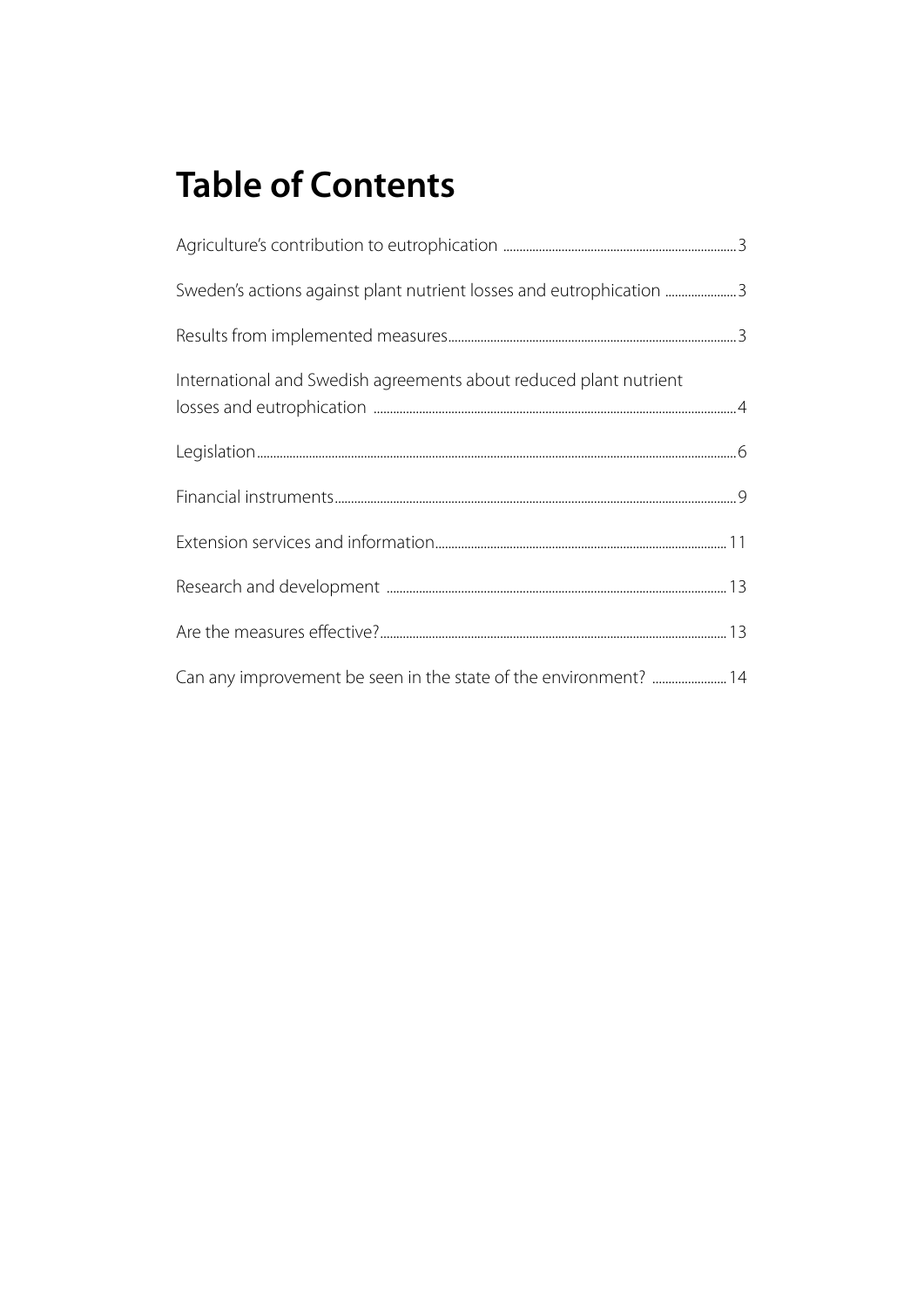# **Agriculture's contribution to eutrophication**

Lakes, seas and watercourses exposed to an excessive amount of nitrogen and phosphorus can be affected by eutrophication. Today, eutrophication is common in lakes and coastal waters in southern Sweden. Especially the Baltic Sea is severely affected by algal bloom and oxygen depletion of the seabed. Plant nutrient losses from agricultural land to water are a major contributor to eutrophication. About half of the anthropogenic nitrogen and phosphorus in Sweden that reaches the sea originates from agriculture. Agriculture also contributes with close to 85 % of the Swedish ammonia emissions.

### **Sweden's actions against plant nutrient losses and eutrophication**

Actions against eutrophication have been conducted for a long period of time. The first Swedish plan of action for reduced plant nutrient losses from agricultural land was established as early as towards the end of the 1980s. Changes have been made based on new knowledge and new legislation. Today, the work is based on EU directives, international commitments and the environmental quality objectives adopted by Sweden.

The measures to reduce plant nutrient losses from agriculture are carried out via:

- legislation
- financial instruments (Agri-Environmental payments, Non-productive investments)
- extension services and information, for example through Focus on Nutrients

The most far-reaching or extensive measures are taken in areas appointed as particularly vulnerable to nitrate pollution. A map of the Swedish nitrate vulnerable zones can be found on the Board of Agriculture's webpage www.jordbruksverket.se.

# **Results from implemented measures**

So far, implemented measures have led to positive results. Losses of nitrogen and phosphorus, as well as ammonia emissions from agriculture have decreased. Despite this, eutrophication is still a problem in lakes, seas and watercourses. Further actions are needed to continue the positive trend of reduced nutrient losses from agriculture.

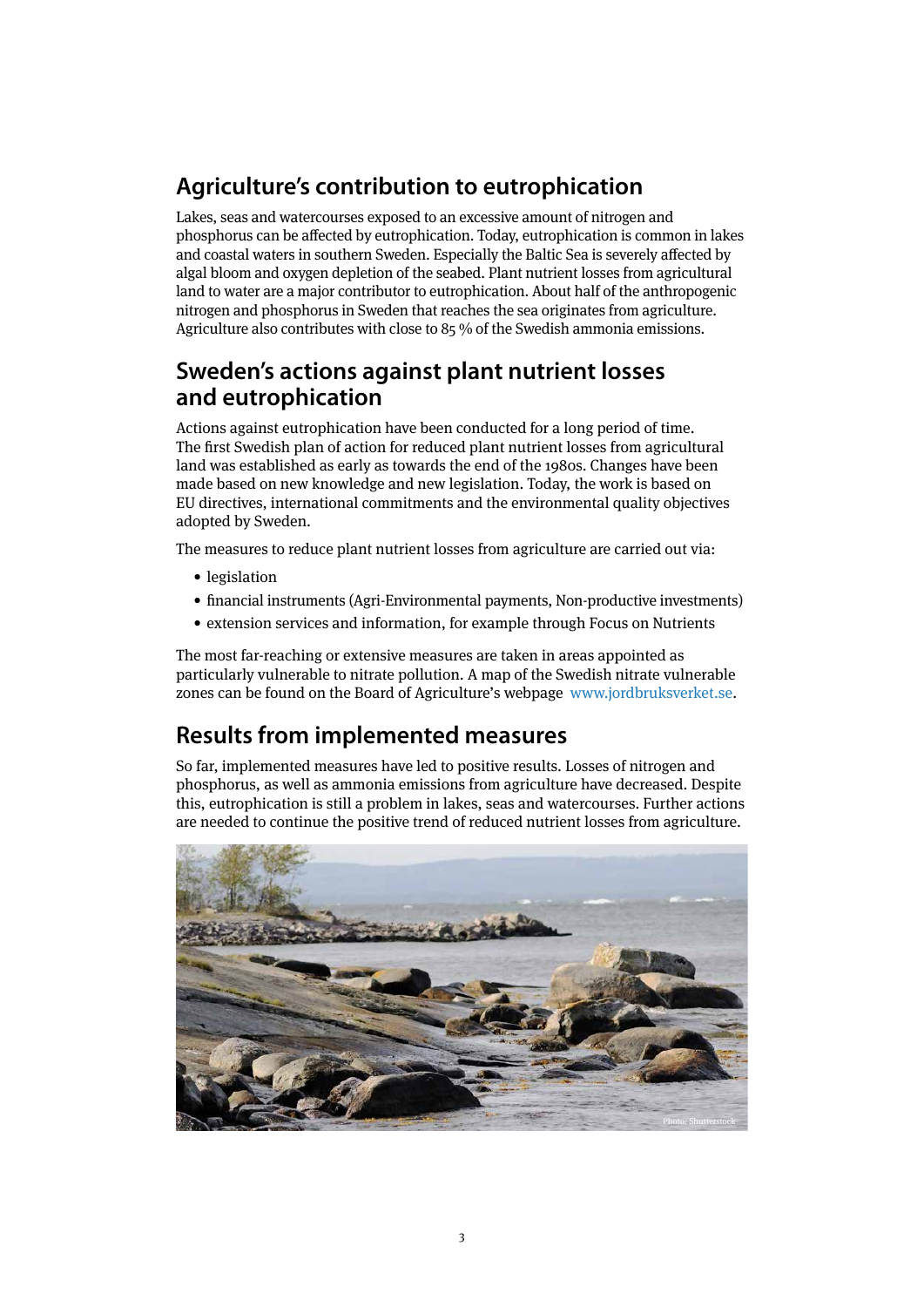### **International and Swedish agreements about reduced plant nutrient losses and eutrophication**

Measures to reduce plant nutrient losses from agriculture are based on EU directives, international commitments and the Swedish environmental quality objectives. These aim at reducing eutrophication and improving the environmental condition in freshand seawater.

#### **EU directives and international commitments**

Efforts to limit and reduce losses to air and water have been going on for quite some time. Emissions from other countries can be transported to Sweden by air- or water currents. International cooperation is therefore important to reduce negative environmental impact. Several international agreements have been adopted in recent decades, with the aim of limiting the emission of substances harmful to the environment.

The Helsinki Commission's (HELCOM's) Baltic Sea Action Plan (BSAP) is of importance regarding nutrient losses from agriculture. The goal of HELCOM is to protect the Baltic Sea from all kinds of pollutions from land, shipping and aviation. With its action plan HELCOM aims at restoring a good ecological status of the Baltic marine environment by 2021. Eutrophication is one of the prioritized problems within the action plan.

Within the EU, there is common legislation since 1991, often referred to as the Nitrates Directive (91/676/EEC), which states minimum requirements for reducing nitrogen losses (nitrate losses) from agriculture to surface and ground water, as well as to coastal and sea water. According to the Directive, each Member State shall identify areas vulnerable to nitrate pollution, and establish a plan of action with the aim of reducing nutrient leaching from agriculture.

Another Directive within the EU is the Water Framework Directive (2000/60/EG). Its overall goal is to achieve a good ecological and chemical status in all lakes, watercourses, coastal waters and ground waters in the EU countries by 2015 or at the latest by 2027.

The Marine Strategy Framework Directive (2008/56/EG) aims to achieve a good environmental status in all marine areas within the EU by 2020. The Directive requires all Member States to assess the environmental status in its marine waters, and from this develop a marine strategy with programmes of measures and monitoring programmes.

The aim for another EU Directive, the so called IED Directive (2010/75/EU) is, by coordinated efforts, to prevent and reduce pollution from a number of activities, including large installations holding pigs or poultry which can cause large losses in the form of nitrate and ammonia.

The National Emission Ceilings Directive (2001/81/EG) sets national emission ceilings for a number of air pollutants. Among other things this directive states the allowed emission of ammonia.

Sweden has also signed up for the UN Convention on Long Range Transboundary Air Pollution. The Convention contains eight protocols with aims and measures to reduce emissions of several air pollutants, including ammonia, and is a co-operation between Europe, North America and the countries in Caucasus and Central Asia.

#### **National environmental quality objectives**

Sweden has adopted 16 Environmental Quality Objectives describing the state of the Swedish environment which environmental action is to result in. One of the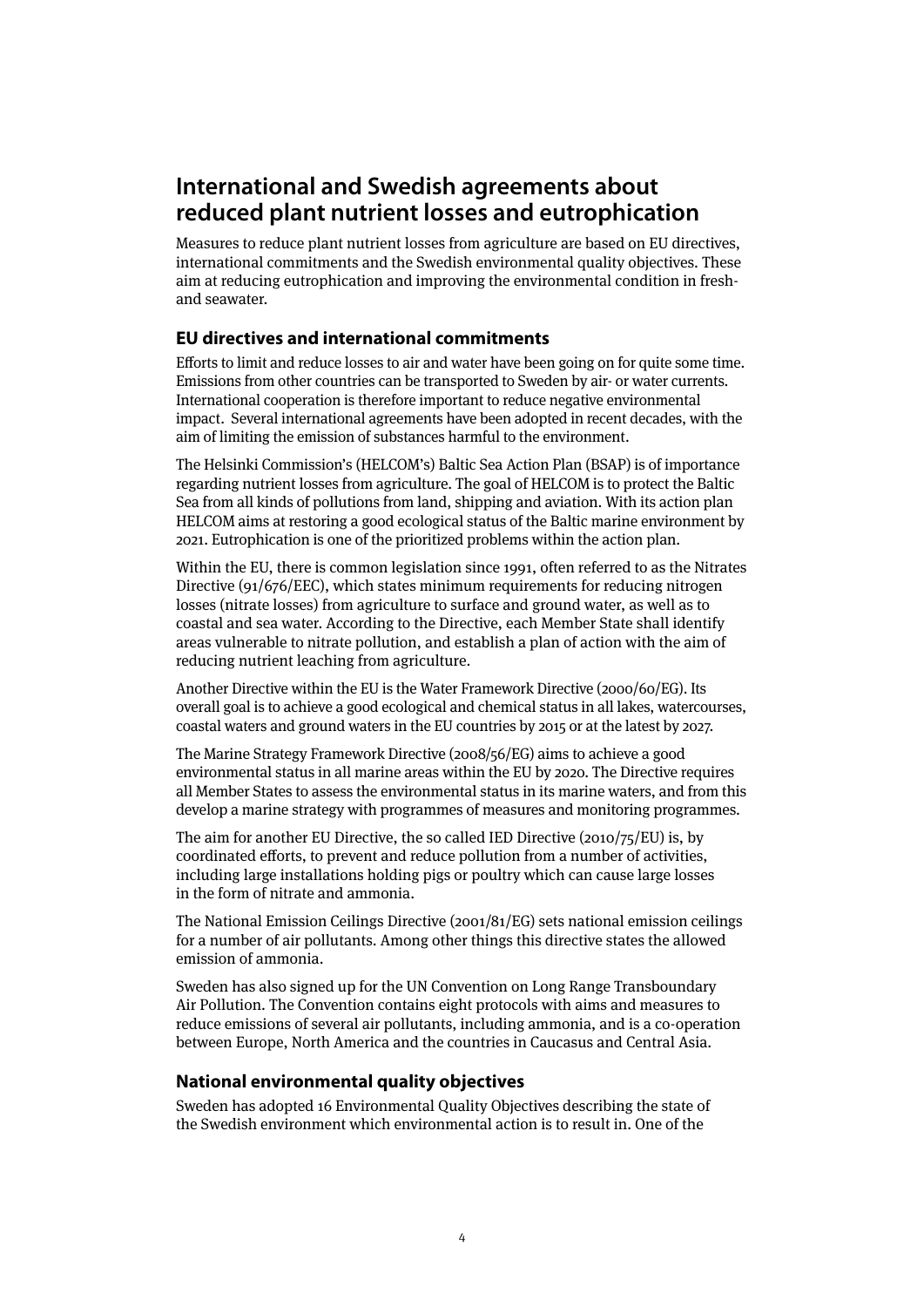objectives, Zero Eutrophication, attacks the problem of losses of nutrients to land and water. The environmental objective has been defined by the Swedish Parliament as:

"Nutrient levels in soil and water must not be such that they adversely affect human health, the conditions for biological diversity or the possibility of varied use of land and water."

The objective Zero Eutrophication has four specifications, explaining what is to be achieved and how the objectives are to be followed up:

- **Pressure on the marine environment.** Swedish and total inputs of nitrogen and phosphorus compounds into the seas surrounding Sweden are less than the maximum loads established within the framework of international agreements.
- **Pressure on the terrestrial environment.** Atmospheric deposition and land use do not result in ecosystems showing any substantial long-term harmful effects of eutrophying substances in any part of Sweden.
- **Status of lakes, watercourses, coastal waters and groundwater.** Lakes, watercourses, coastal waters and groundwater achieve at least good status for nutrients in accordance with the Water Quality Management Ordinance (2004:660).
- **Status of the marine environment.** Sea areas achieve at least good environmental status as regards eutrophication in accordance with the Marine Environment Ordinance (2010:134).

Milestone targets are used to identify a desired social change and specify steps towards achieving the environmental quality objectives. The measures aimed at reducing plant nutrients losses from agriculture are primarily based on the objective Zero Eutrophication. Other environmental objectives of relevance are Thriving Wetlands, Reduced Climate Impact and Good-Quality Groundwater.

More information about the environmental quality objectives and updates on the progress of environmental action can be found at www.miljomal.se.

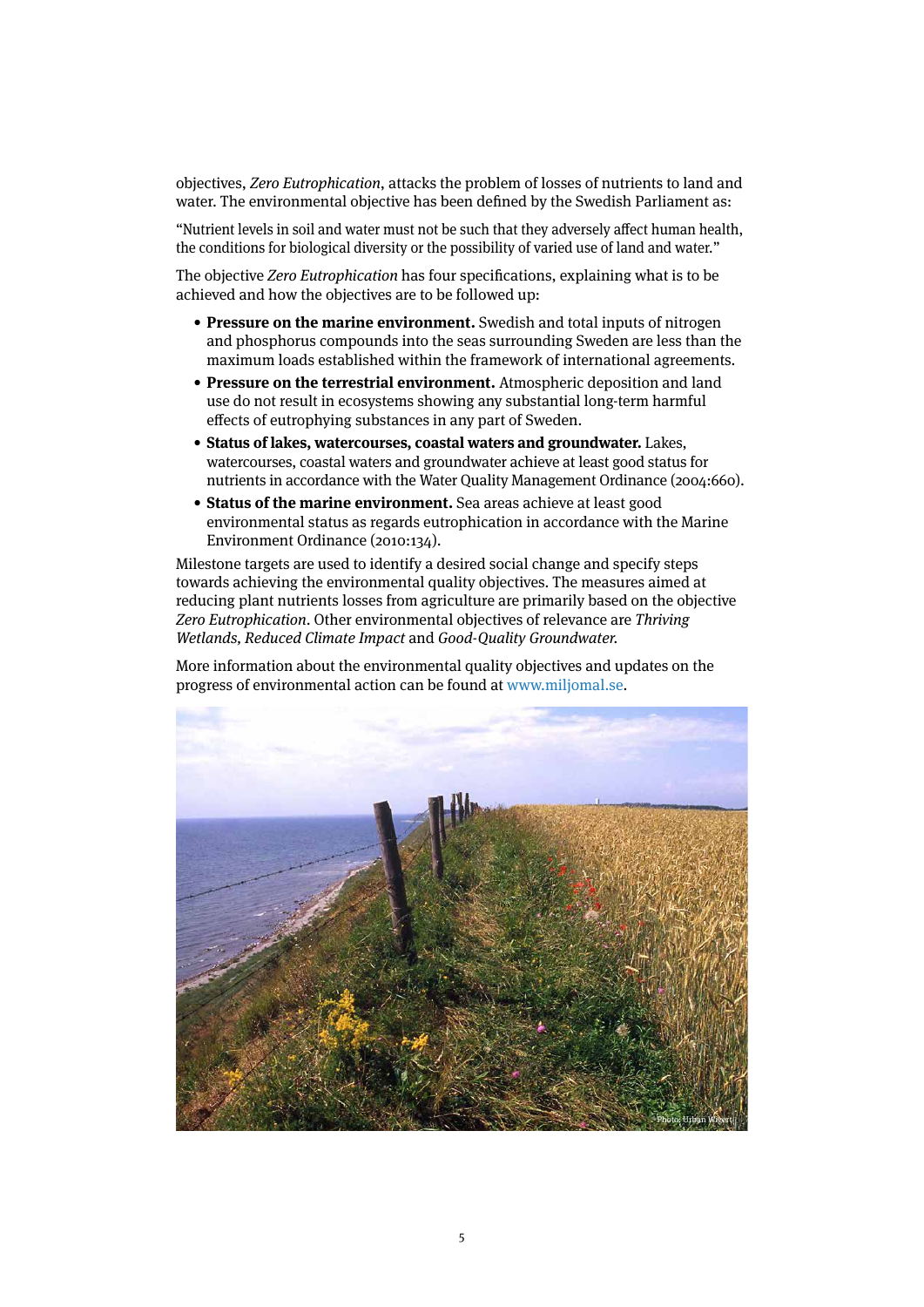# **Legislation**

Some of the measures to reduce plant nutrient losses from agriculture are carried out via legislation. Regulations regarding the environment are gathered in the Environmental Code, and in its ordinances and regulations.

Many activities in agriculture and forestry risk harming or disturbing the environment, so particular consideration is necessary in such activities. For certain activities and measures, there are clear rules in the legislation, and for others the rules are of a more general nature. Whether or not there is detailed legislation concerning a certain measure, the Environmental Code's general rules about consideration always apply. Briefly put, they state that every person who carries out, or intends to carry out, activities must obtain the knowledge and take the measures necessary for protecting human health and the environment against damage or inconvenience.

More detailed rules about the handling of plant nutrients are available in the Ordinance (1998:915) on environmental concern in agriculture, and in the Swedish Board of Agriculture rules and general guidance (SJVFS 2004:62) on environmental concern in agriculture as regards plant nutrients.

The Ordinance on environmental concern in agriculture includes rules on manure storage capacity. It also includes minimum shares of land under vegetative cover during autumn or winter (so called green land).

The Swedish Board of Agriculture rules and general guidance on environmental concern in agriculture includes rules on covering of slurry stores and filling of stores under a cover, rules on spreading area and other aspects of spreading, restrictions on applied quantities of manure, as well as detailed rules on green land.

#### **Storage of manure**

If manure is to be spread at times during the year when the fertilization effect is high and the risk of plant nutrient losses is low, it must be possible to store it properly. Manure shall be stored in a way that minimises the risk of contamination of surface and ground water. This means that the storage must be designed in a way that prevents runoff or leaching to surrounding areas. Rainwater that runs off from manure facilities counts as manure or as contaminated water, and must be collected and stored.

For all agricultural enterprises with more than ten livestock units, there are requirements regarding manure storage capacity. In the nitrate vulnerable zones, storage capacity requirements apply to all enterprises with more than two livestock units. An enterprise shall be able to store manure for at least six to ten months before spreading, depending on which part of the country is concerned and what species the manure comes from.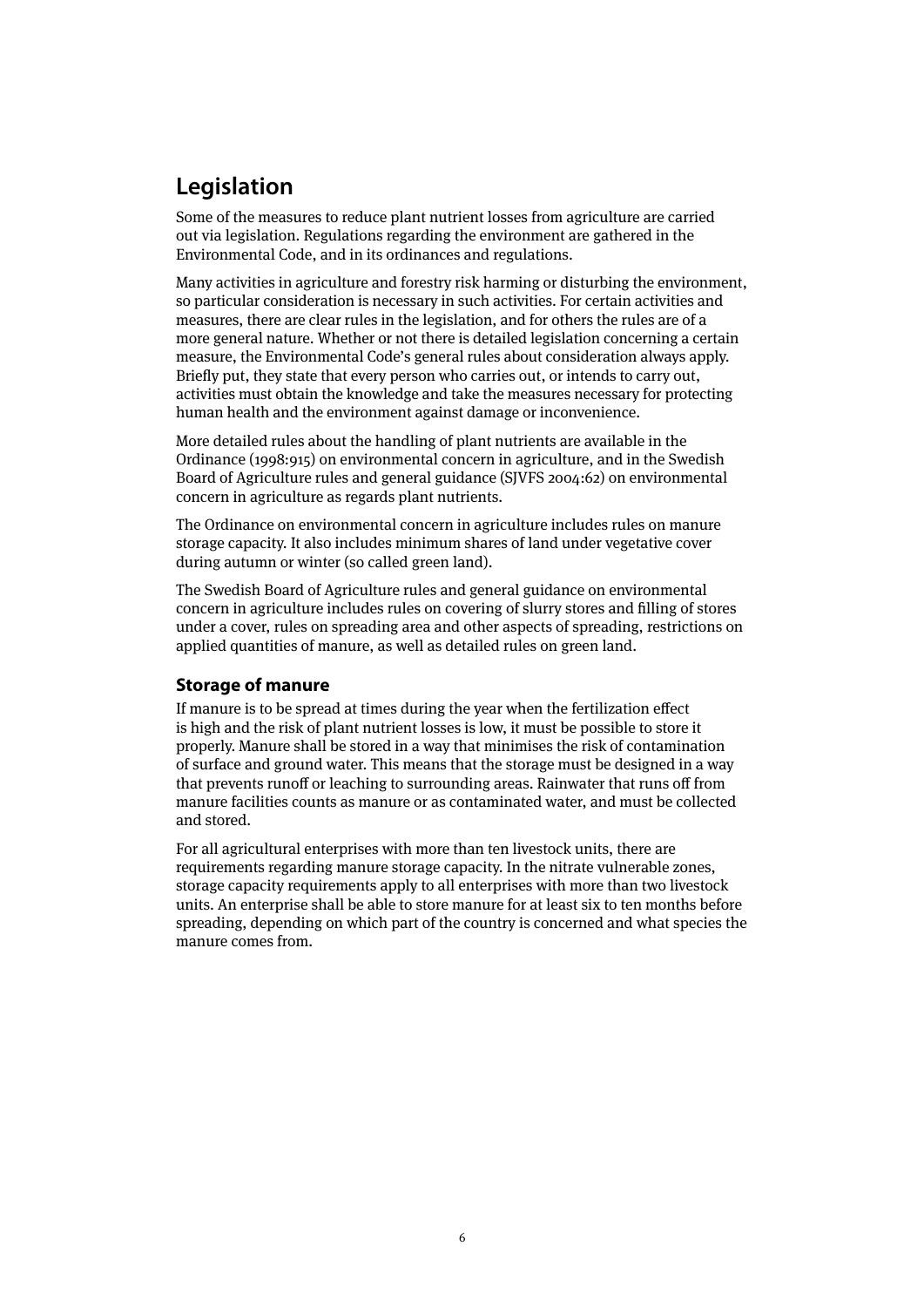

#### **Covering and filling of slurry stores**

There may be large losses of ammonia when manure is stored. Such losses can be minimised if the air directly above the slurry store is prevented from circulating. A method that efficiently reduces ammonia losses is to cover the slurry stores with, for instance, a roof, a floating plastic cover or a stable natural crust. If the slurry store is filled underneath the cover, this can be kept intact even during filling, which reduces the risk of ammonia emission. In the south of Sweden, and in parts of the plains in central Sweden, special requirements regarding the filling and covering of slurry stores apply to agricultural enterprises that keep livestock.

#### **Restrictions on applied quantities of manure and fertiliser**

For environmental reasons, there are restrictions on how much manure and fertiliser that may be applied per hectare land. The requirement regarding land available for spreading manure is there in order to avoid plant nutrient losses to lakes, watercourses and the sea from excessive spreading.

The spreading of manure and other organic fertilisers is limited by its content of phosphorus. The supply of phosphorus from manure and organic fertilisers may not exceed 22 kg per hectare available land, counted as a five-year average.

Within nitrate vulnerable zones, there are also regulations limiting the application of manure based on its content of nitrogen. Within these areas, manure may not be applied in quantities larger than the equivalent of 170 kg nitrogen per hectare available land and year. Within areas identified as vulnerable, the supply of nitrogen via manure and fertilisers may not exceed the quantities considered necessary for the crop in the site in question.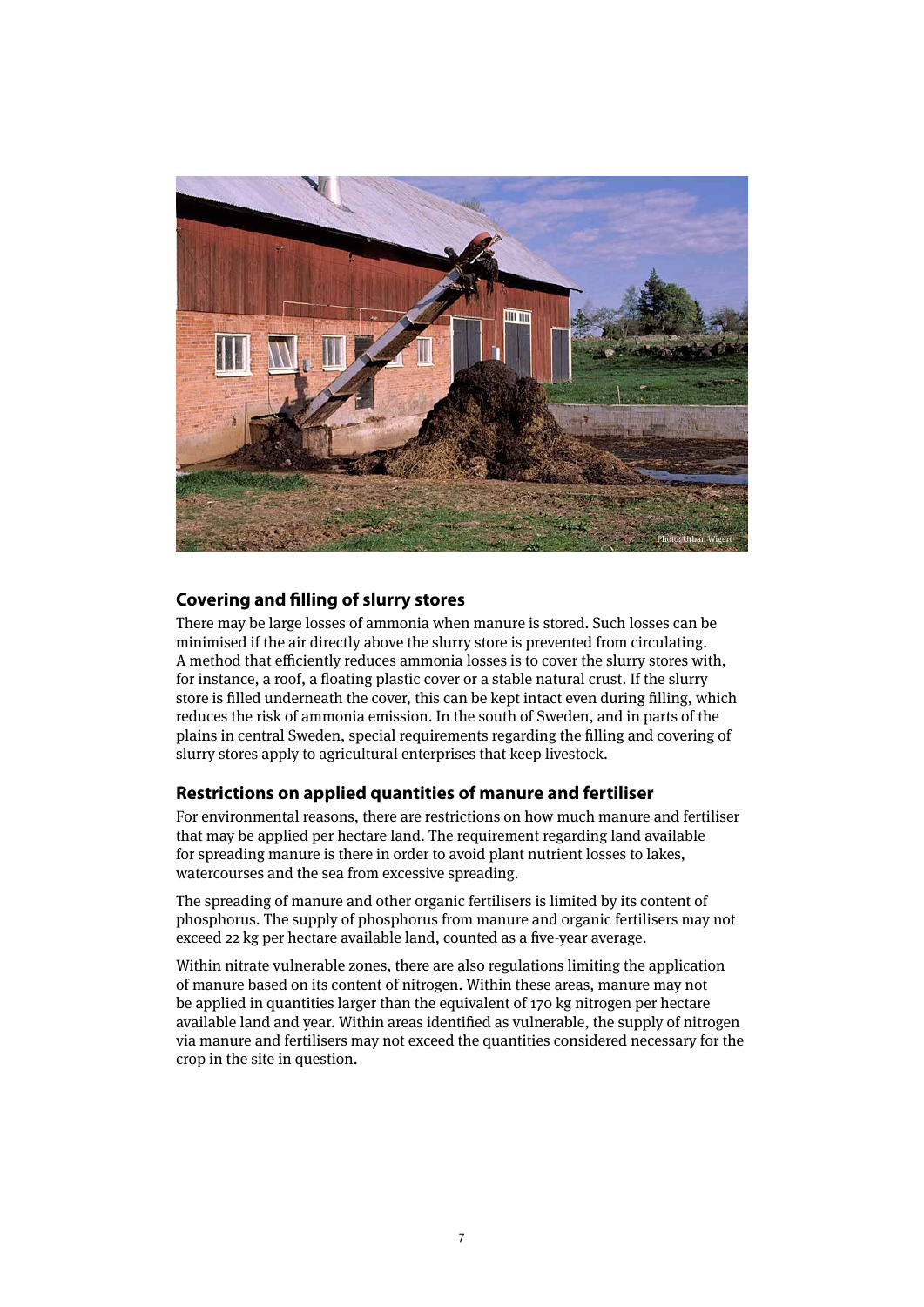#### **Spreading of fertilisers**

The rules on precautionary measures when spreading fertilisers are not the same in all parts of Sweden. In the nitrate vulnerable zones, the rules are more far-reaching than in the rest of the country. There are also specific rules which only apply in the counties of Blekinge, Skåne and Halland.

Mineral fertilisers based on urea that is spread on bare soil shall always be incorporated into the soil within four hours of the spreading. The purpose of this rule is to minimise ammonia losses during spreading, and applies in all of Sweden.

Outside the areas identified as vulnerable, manure and organic fertilisers that are spread during the period 1 December – 28 February, shall be incorporated into the soil within 12 hours.

In the counties of Blekinge, Skåne and Halland, manure that are spread on bare soil shall be incorporated into the soil within four hours. This applies during the entire year.

As regards the nitrate vulnerable zones, the following precautionary measures apply:

- Fertilisers may not be spread on water-saturated or flooded ground.
- Fertilisers may not be spread on frozen or snow-covered ground.
- Fertilisers may not be spread on agricultural land closer than two meters from an edge adjacent to a watercourse or a lake. Fertilisers may not be spread on agricultural land adjacent to a watercourse or a lake where the slope exceeds 10 %. Manure provided from animals themselves when outdoors should not be counted in the term spreading.
- No fertilisers may be spread during the period 1 November 28 February.
- During the period 1 August 31 October, manure and other organic fertilisers may only be spread on growing crops or before autumn sowing. Spreading in catch crops is not allowed.
- Solid manure (except from poultry) may however be spread on bare soil during the period 1 October – 31 October, even if the land is not about to be sown.
- Solid manure spread on bare soil during the period 1 October 31 October shall be incorporated into the soil within four hours in the areas identified as vulnerable within the counties of Blekinge, Skåne and Halland. For other areas identified as vulnerable, rules apply that solid manure spread on bare soil shall be incorporated into the soil within 12 hours during this time period.

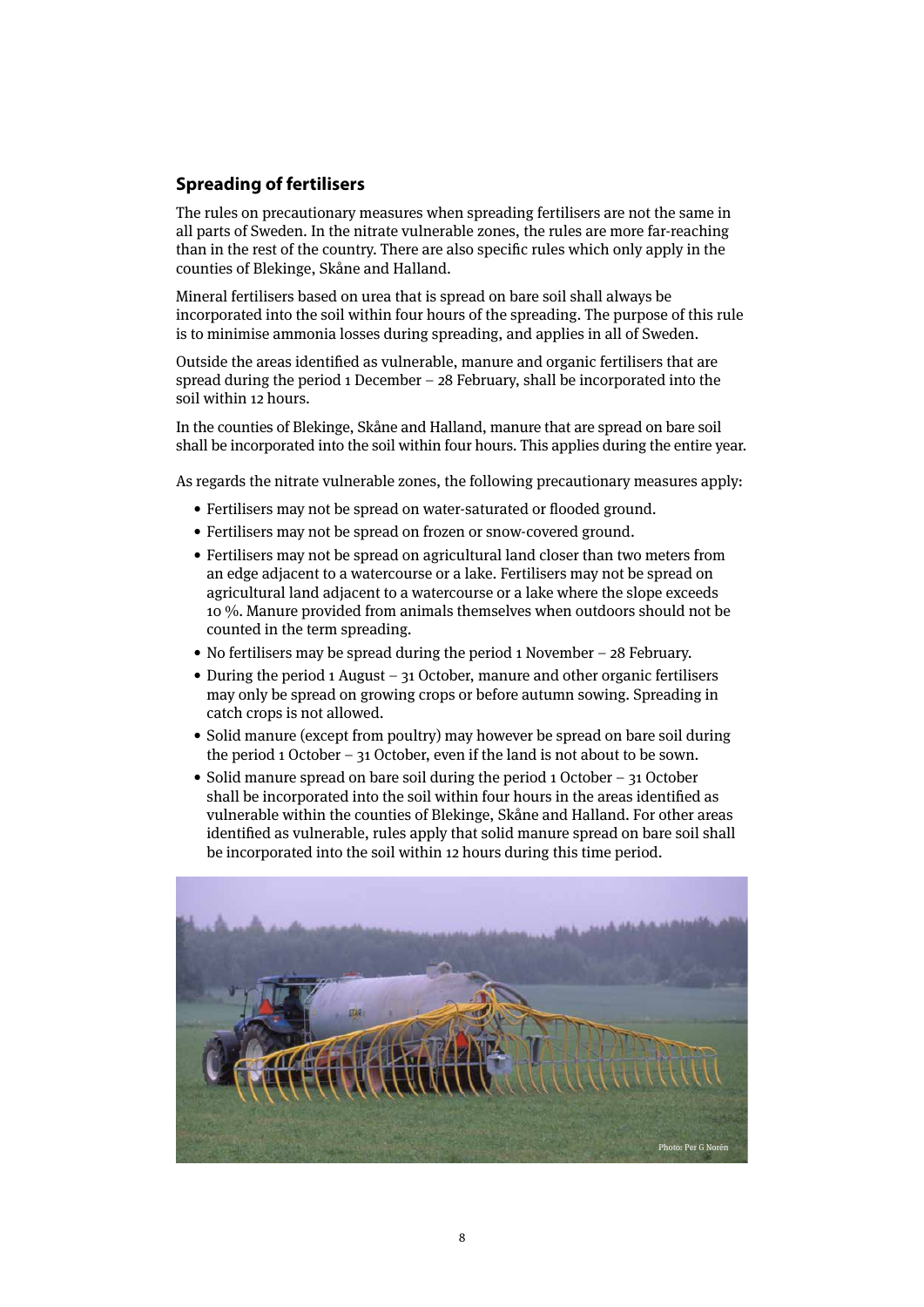#### **Spreading liquid manure in growing crops**

The largest part of ammonia losses due to the spreading of manure takes place in the first hours after spreading. This means that if the manure is quickly incorporated into the soil or placed directly into the ground, the losses are efficiently reduced.

However, when spreading takes place in growing crops, it is not always possible to incorporate the manure into the soil. In the counties of Blekinge, Skåne and Halland, the spreading of liquid manure in growing crops shall be carried out using a technology that efficiently reduces ammonia losses. Spreading in growing crops shall be carried out using one of the following options:

- A method that places the manure directly on the ground underneath the green cover, for instance band spreading.
- Liquid manure drill or a similar method that places the manure directly into the ground.
- Any method that dilutes the manure with water before spreading (1 part manure and at least  $\frac{1}{2}$  part water).
- Spreading followed by irrigation supplying at least 10 mm of water. The supply of water shall begin no later than four hours, and be completed within 12 hours, after the spreading began. Rain counts towards fulfilment of the 10 mm requirement.

#### **Rules concerning land under vegetative cover in the autumn and winter**

An efficient way of reducing plant nutrient losses from arable land during the autumn and winter is to keep the land under vegetative cover (green land) during this period, particularly in areas with light soils and gentle climate. In the counties of Blekinge, Skåne and Halland, the rules state that 60 per cent of arable land shall be under vegetative cover during the autumn and winter. In the rest of southern Sweden, the requirement is 50 per cent.

There are rules about when certain crops must be sown and ploughed up in order for the area to be considered as being under vegetative cover during the autumn and winter.

### **Financial instruments**

Within the Swedish Rural Development Programme it is possible to get financial support for measures reducing plant nutrient losses from agriculture. The current Rural Development Programme applies for the period 2007-2013 and establishment of the 2014-2020 programme is in progress. Agri-Environmental payments in the Rural Development Programme 2007-2013 to reduce plant nutrient losses apply to:

- environment protection measures (crop production plan, nutrient balance, soil mapping, determination of nitrogen content in liquid manure).
- reduced nitrogen leaching (catch crops, spring tillage),
- riparian strips.
- wetlands,
- cultivated grasslands.

It is also possible to get financial support for measures within what is called selected environment, consisting of custom riparian strips, controlled drainage, phosphorus retaining ponds and establishment/restoration of wetlands.

Environment protection measures, such as nutrient balances and determination of nitrogen content in liquid manure, help to adjust application of fertilisers after crop need and reduce the risk of plant nutrient losses.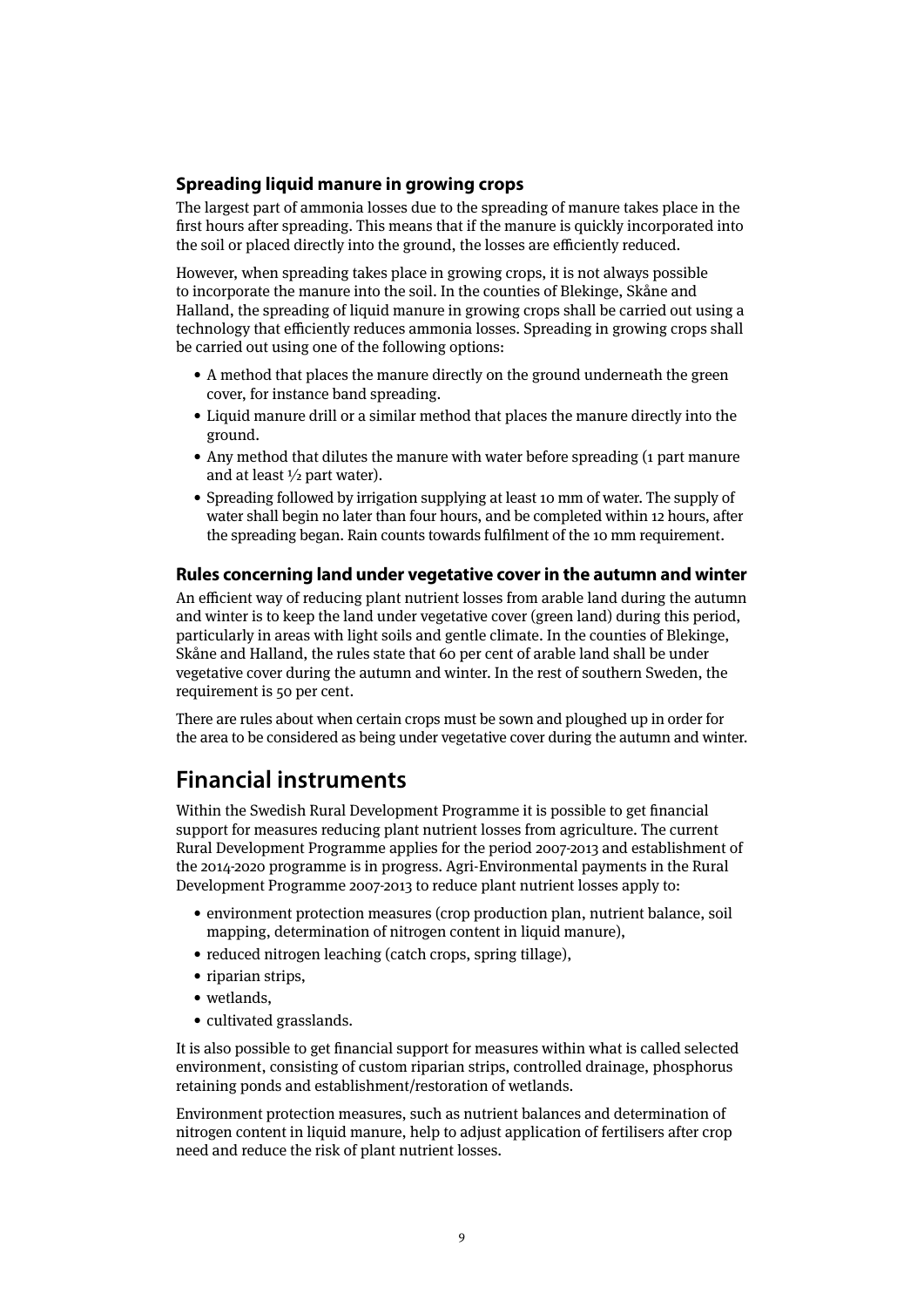In order to reduce nitrogen leaching during the period from October to March, support is granted for the sowing of catch crops, and for spring tillage. A catch crop has its main growing period between two main crops, and is grown so that it can take up the plant nutrients left in the soil after harvest, that may otherwise be lost by leaching. Farmers can also receive support if they chose to till their fields in the spring, when the risk of nutrient leaching is lower than in the autumn.

The purpose of riparian strips is to reduce the erosion of plant nutrients, primarily phosphorus, from arable land to water. The riparian strip shall be sown with grass and be at least six meters wide counted from the watercourse.

Custom riparian strips, sown with grass, can be created around wells or in depressions on the arable land. The purpose is to reduce surface runoff of phosphorus.



Wetlands and ponds may act as nitrogen and phosphorus traps, and are important for the reduction of the negative effects associated with plant nutrient leaching. They may also be significant for biodiversity in the landscape.

Controlled drainage makes it possible for the farmer to raise or lower the ground water level on the arable land, by the use of installed wells. By this, the runoff from the arable land can be controlled, which helps to reduce the amount of nitrogen lost to lakes, seas and watercourses.

Establishment of ponds adjacent to watercourses or ditches in the agricultural landscape can retain phosphorus and thereby improve the water quality. The idea is that sediment from the ponds is to be collected to recirculate phosphorus back to arable land.

Cultivated grasslands contribute to reduced plant nutrient losses and erosion from arable land.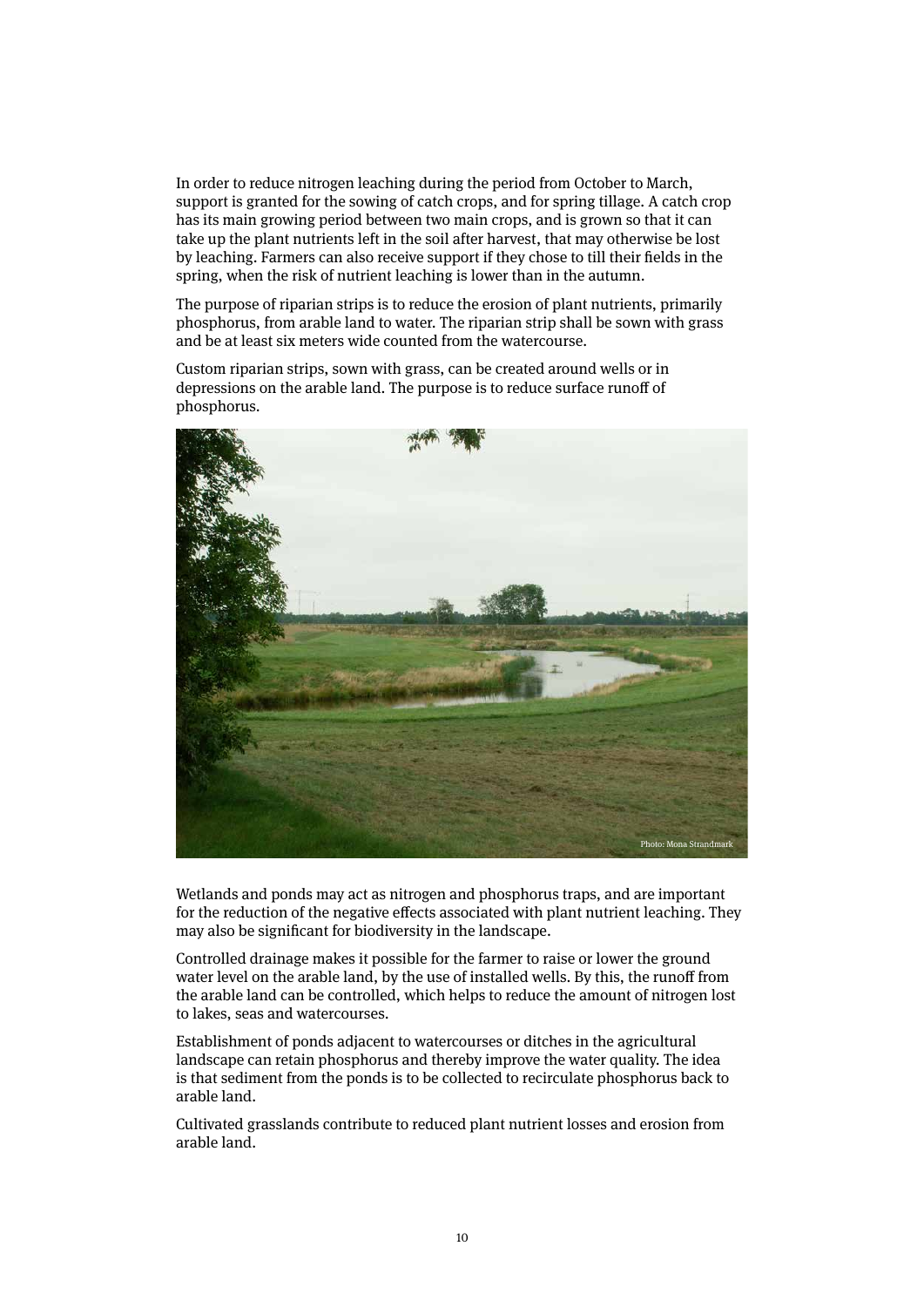# **Extension services and information**

#### **Extension services**

Extension services and information are important tools for achieving an improved plant nutrient management and to reduce the negative impact on environment. An advantage with extension services is that the measures brought up can be adapted to local conditions and circumstances on the individual farm.

The Board of Agriculture employs plant nutrient advisors in Alnarp, Skara, Linköping and Uppsala. The regional offices coordinate advisory service in their respective parts of Sweden. They work to ensure that actions to reduce plant nutrient losses from agriculture are implemented efficiently. This means that regional activities in the area of plant nutrients shall be run in a way that:

- adapts the use of plant nutrients to need, as regards cultivation,
- adapts feeding to needs,
- ensures that mineral fertilisers and manure are spread in a way that makes optimal use of the plant nutrients and avoids negative effects on the environment,
- stimulates the use of cropping systems and cropping techniques that combine financial profitability with minimal environmental effects,
- minimises ammonia losses from agriculture.

Regional advisors shall spread information about results from research and trials in the area of plant nutrients to the operators in the region, as well as other important information (like legislation). Furthermore, they shall support other advisors in their work, and take part in various regional projects and studies within their special fields.

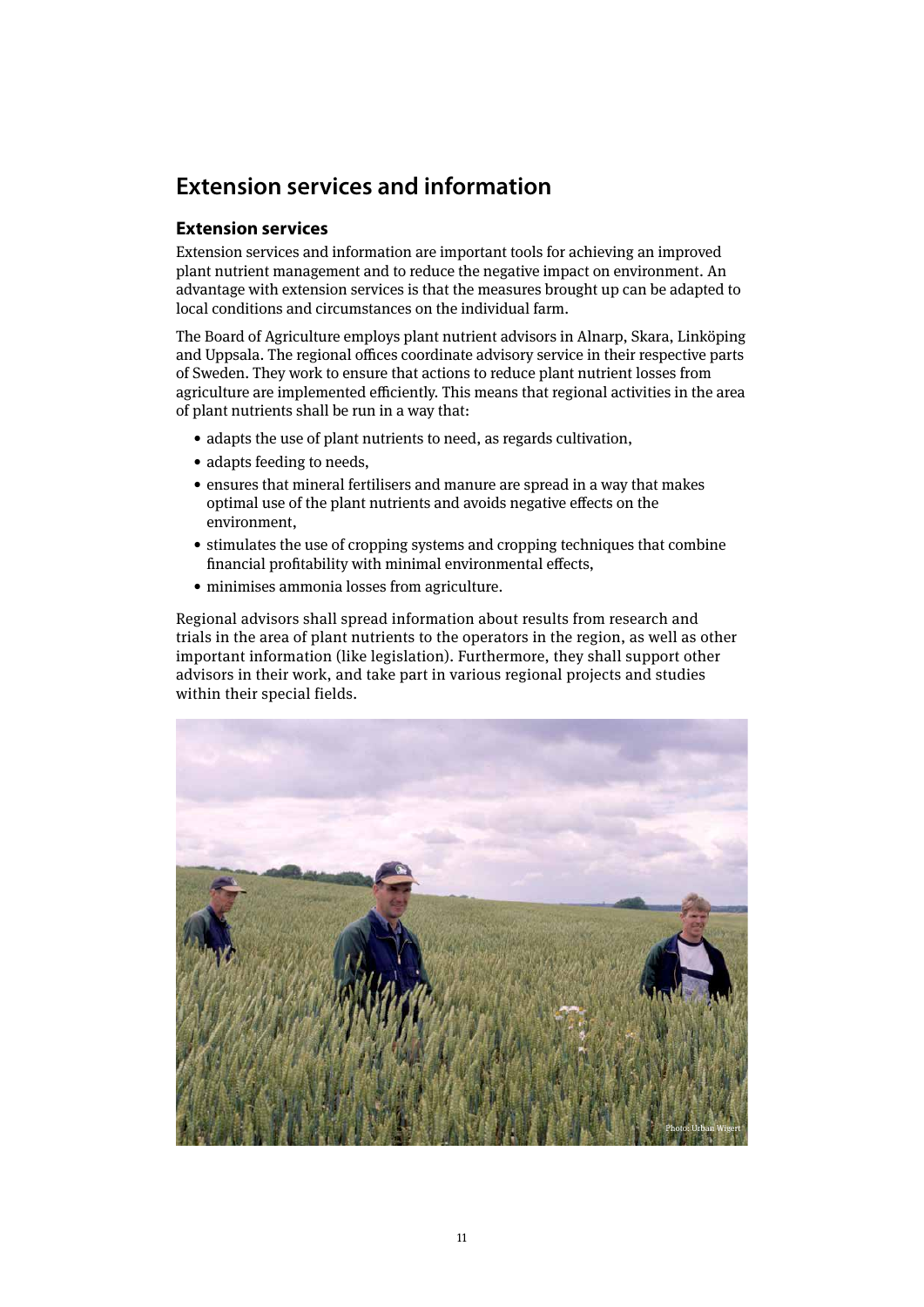#### **Focus on Nutrients**

Focus on Nutrients (Greppa Näringen) offers advice, free of charge for farmers, and is a joint venture between The Swedish Board of Agriculture, The Federation of Swedish Farmers and The County Administration Boards. The purpose with Focus on Nutrients is to provide farmers and advisors with inspiration and motivation to improve profitability on the farm, and reduce its negative impact on the environment. Through Focus on Nutrients, agriculture is to contribute to the fulfilment of the Environmental Quality Objectives Zero Eutrophication, A Non-Toxic Environment, and Reduced Climate Impact.

Advisory service within Focus on Nutrients is procured by The County Administration Boards and provided by a variety of advisory firms. Farmers can choose between about 30 different advisory visits, which are divided by theme into "advice modules".

At the initial advisory visit on the farm, the farmer and the advisor discuss the need of additional counselling and establish a nutrient balance for the farm. The nutrient balance shows the farm's starting position, and it is followed up one or several times during future visits. The farmer also receives a plan for the continuation of advisory visits, based on his or hers own interests and the needs of the individual farm.

After seven advisory visits it is time for a follow-up, where the farmer and the advisor establish a new nutrient balance and evaluate actions carried out in different areas on the farm. If needed, a plan for a continuation of advisory visits is established. Focus on Nutrients emphasises that the advisor should make repeated farm visits and return to follow up changes and the progress on each farm

More information can be found on the webpage www.greppa.nu. The webpage contains several interactive services where farmers and other interested can use a tool for valuation of manure and calculate the optimal application of nitrogen. Members can also calculate a plant nutrient balance for the own farm.

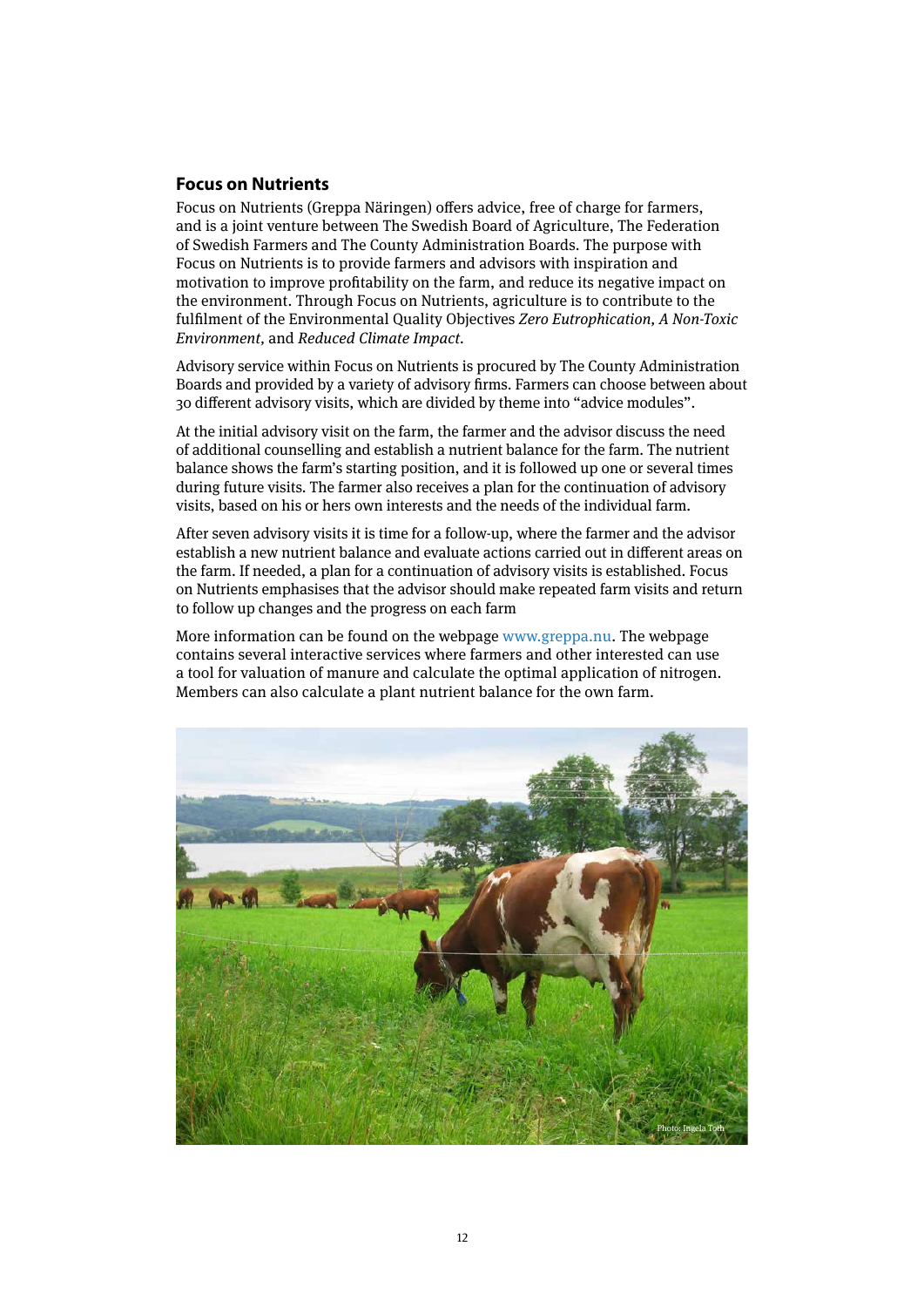#### **Information material**

On a regular basis, the Board of Agriculture produces brochures and other information material concerning plant nutrients and manure. Several reports are published that are used as a basis for extension services and for monitoring compliance with the environmental legislation. Brochures and reports can be ordered from the Board of Agriculture's webpage www.jordbruksverket.se. Some of the material is available as pdf-files directly on the webpage.

Furthermore, the Board of Agriculture has designed computer software as an aid for plant nutrient extension services focused on environmental issues. This software is called Cofoten (previously STANK in MIND), and can for instance be used for evaluating how various ways of handling manure affect the use of the plant nutrient content, or for calculating plant nutrient balances at the farm.

# **Research and development**

The Board of Agriculture allocates funds to research and development (R&D) for reduced plant nutrient losses. These activities include both cropping and technical development within the fields of agriculture and horticulture. The purpose is to reduce plant nutrient losses from agricultural land to surrounding water, as well as to reduce ammonia losses from agriculture through improved handling of manure.

Results from research and development form an important basis for the design and selection of measures and instruments for reduced plant nutrient losses.



### **Are the measures effective?**

Evaluations and follow-ups are important tools to see if measures to reduce plant nutrient losses are effective.

Many factors influence the size of plant nutrient losses from agricultural land. Soil type and slope, choice of crops, the number of animals on the farm, the amount of fertiliser applied on the fields and cultivation of catch crops are some examples. Because of this, data used in follow-ups and evaluations includes i.e. cropped area, livestock numbers, fertiliser sales and participation rates in environmental schemes.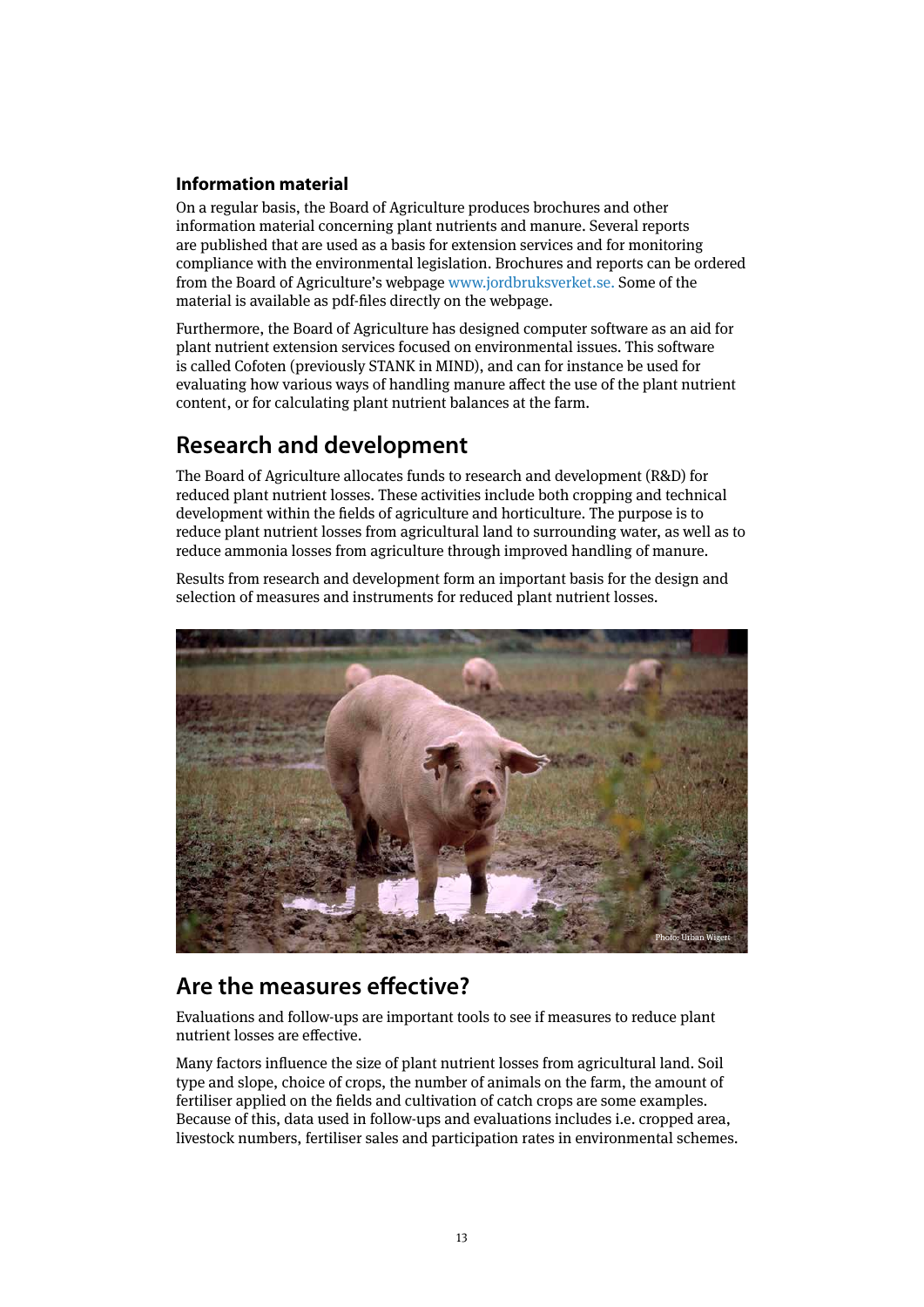This makes it possible to see if changes in plant nutrient losses from agricultural land are caused by changes in influencing factors, or if it is a result of specific measures directly targeted at reducing the nutrient losses.

Statistics Sweden provides a lot of information about agriculture. Every other year, they carry out a survey about the handling of fertilisers in agriculture. The study presents data on spreading and storing of manure, and the use of mineral fertilisers. The report can be found at the webpage www.scb.se.

The environmental quality objectives are also evaluated, and follow-ups are carried out to examine the effects of different measures. The objective Zero Eutrophication is followed up with the help of seven different indicators, such as total area of catch crop cultivation, spring tillage and riparian strips. Model calculations are an important part of the evaluation and are also used to obtain data for reporting to HELCOM. Model calculations are made concerning total nitrogen and phosphorus load from all sources to the sea, and total nutrient loss from agriculture is calculated.

The past few years have seen a reduction in plant nutrient losses from agriculture. Part of this reduction is due to changes in influencing factors. The total cropped area has decreased which have led to reduced plant nutrient losses. The total livestock number has also decreased which have contributed to reduced ammonia emissions from agriculture.

The reduction in plant nutrient losses from agriculture can also be attributed to effects of actions to reduce nitrogen leaching and phosphorus losses. Examples of contributing actions are results from the advisory service Focus on Nutrients and the establishment of wetlands. Cultivation of catch crops and the practice of spring tillage have led to reduced plant nutrient losses from agricultural land. The establishment of riparian strips with grass covered ground next to watercourses has increased during the past few years and this measure reduces the transport of plant nutrients to water. Measures to improve handling of manure have contributed to reduced ammonia emissions.

### **Can any improvement be seen in the state of the environment?**

The state of the environment and changes to it are monitored within national monitoring programmes. There are monitoring programmes for groundwater, lakes, watercourses and seas. To a certain extent, these programmes can be used for obtaining information about the effects of measures taken within agriculture.

Within the environmental monitoring programme, there are special programmes directly aimed at monitoring agriculture's effect on water quality. These programmes are called "typical areas" and "observation fields". Typical areas consist of small catchment areas dominated by agriculture, where samples are taken from runoff water and in groundwater close to the surface. Observation fields consist of arable land in the ordinary crop rotation of individual farmers. Samples are taken of drainage water and groundwater close to the surface. The Swedish University of Agricultural Sciences is responsible for coordinating and presenting the results of the programmes. More information can be found at www.slu.se.

Deposition of airborne nitrogen compounds is monitored within the national environmental monitoring programme. Assessments of air chemistry are made through monitoring stations that are part of the so-called Swedish Precipitation Chemistry Network, and through stations that are part of a European network. The IVL Swedish Environmental Research Institute is responsible, and the result can be found on their webpage www.ivl.se.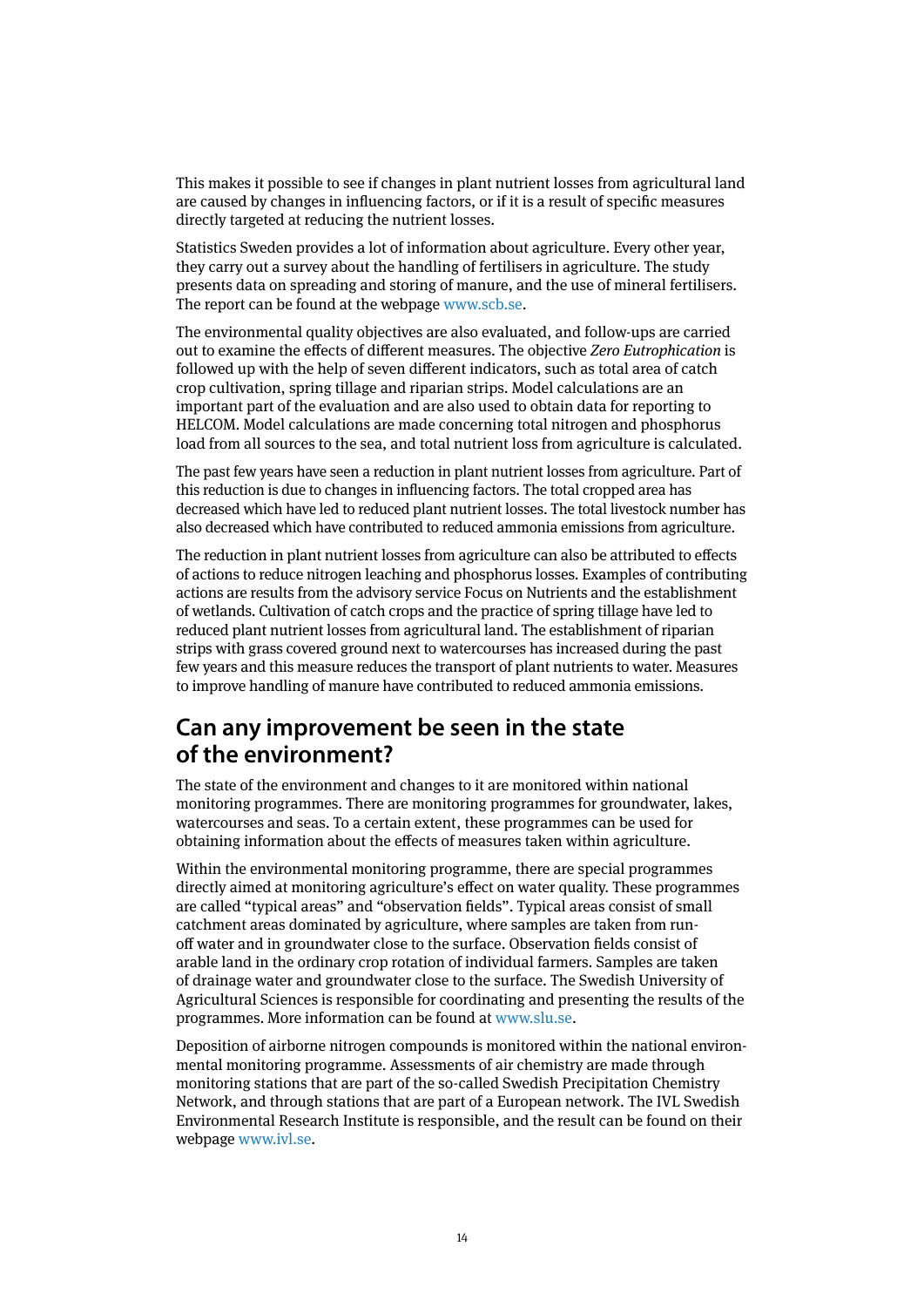Follow-ups and evaluations show that the measures to reduce plant nutrient losses so far implemented in agriculture have had the intended effect. Plant nutrient losses from agriculture have decreased and it is possible to detect the result in the environment. A study <sup>1</sup> from the Swedish University of Agricultural Sciences show significant downward trends in both concentration and transport of nitrogen and phosphorus in a sample of 65 small watercourses in the southern and central Sweden. The watercourses are situated in predominantly agricultural areas with minimal impact from other human sources. The decrease of nutrients has been greatest in regions where the measures against plant nutrient losses from agriculture have been most extensive. It is however not possible to see any real improvements in the state of the environment when it comes to eutrophication of our surrounding coasts and seas.



A reduction in plant nutrient losses from agriculture is detectable at an earlier state in watercourses surrounded by agricultural land. As the water is transported towards the sea, nutrients released from the ground, lakes and watercourses are added. The natural background leaching of nutrients occurring from all land contributes to a large part of the total amount of nutrients transported with water through the landscape. In addition to this, the sea also receives nutrients from other anthropogenic sources, such as industries and sewage plants. The levels of nutrients in the sea are also influenced by the amount of nitrogen fixated by cyanobacteria (blue-green algae) and release of phosphorus from oxygen depleted seabeds. As a consequence of this, changes in nutrient losses from land based sources, such as agriculture, are less distinct in coastal and sea water than in watercourses on land.

The decreased levels of nitrogen and phosphorus in watercourses demonstrate that efforts within agriculture aiming to reduce nutrient losses are effective. Further actions within agriculture are needed to ensure that the positive trend with reduced plant nutrient losses continues.

<sup>1</sup> Fölster, Kyllmar, Wallin, Hellgren (2012) Käve- och fosfortrender i jordbruksvattendrag. Har åtgärderna gett effekt? Institutionen för vatten och miljö, SLU. Rapport 2012:1.